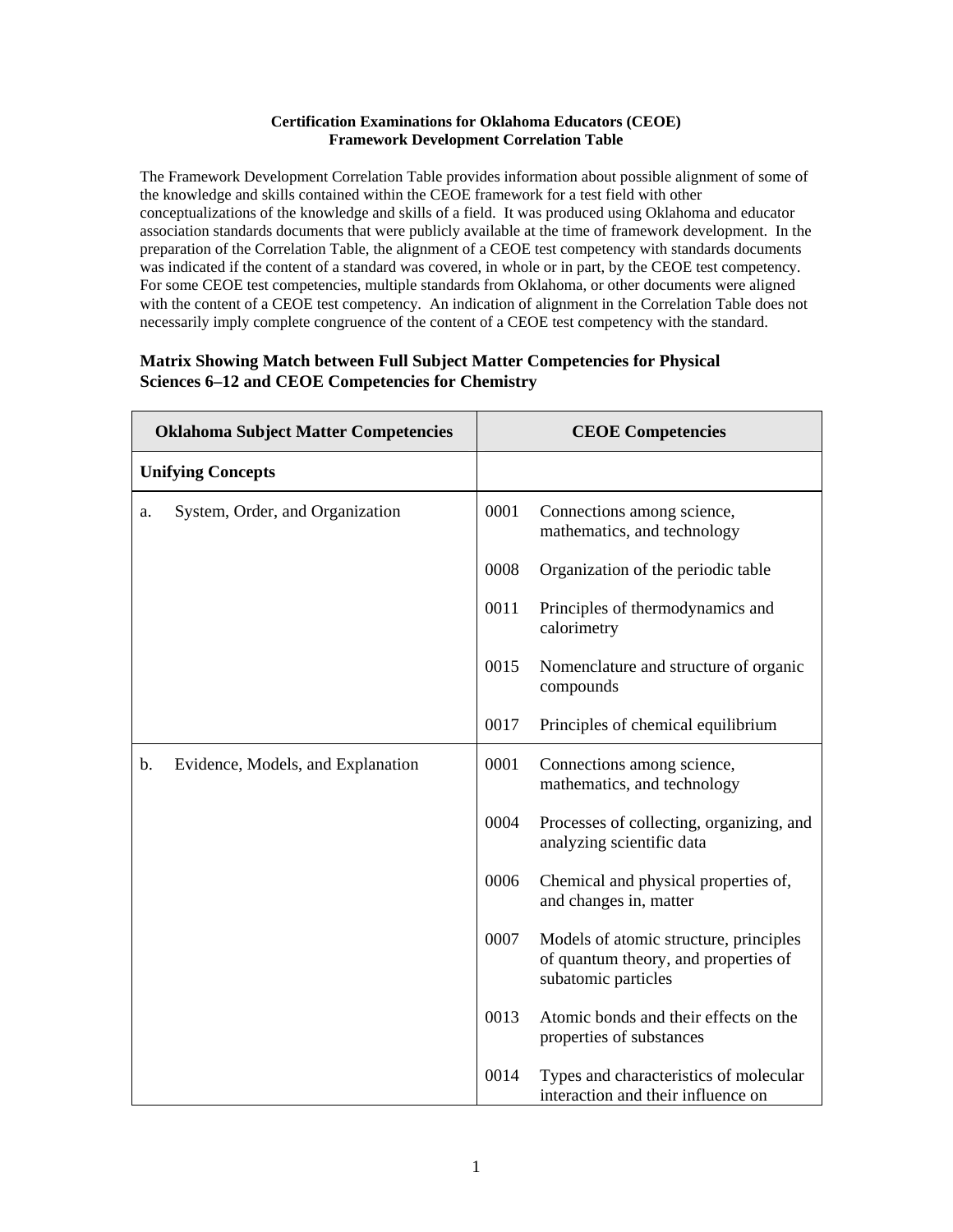| <b>Oklahoma Subject Matter Competencies</b> |                                                    | <b>CEOE Competencies</b> |                                                                                                          |  |
|---------------------------------------------|----------------------------------------------------|--------------------------|----------------------------------------------------------------------------------------------------------|--|
|                                             |                                                    |                          | properties of substances                                                                                 |  |
| $\mathbf{c}$ .                              | Constancy, Change, Equilibrium, and<br>Measurement | 0001                     | Connections among science,<br>mathematics, and technology                                                |  |
|                                             |                                                    | 0003                     | The process of scientific inquiry and<br>experimentation                                                 |  |
|                                             |                                                    | 0004                     | Processes of collecting, organizing, and<br>analyzing scientific data                                    |  |
|                                             |                                                    | 0006                     | Chemical and physical properties of,<br>and changes in, matter                                           |  |
|                                             |                                                    | 0009                     | Kinetic molecular theory, the nature of<br>phase changes, and the gas laws                               |  |
|                                             |                                                    | 0010                     | Process of nuclear transformation                                                                        |  |
|                                             |                                                    | 0012                     | Energy relationships in chemical<br>bonding and chemical reactions                                       |  |
|                                             |                                                    | 0016                     | Factors that affect, and methods of<br>measuring, reaction rates                                         |  |
|                                             |                                                    | 0017                     | Principles of chemical equilibrium                                                                       |  |
|                                             |                                                    | 0019                     | Redox reactions and electrochemistry                                                                     |  |
|                                             |                                                    | 0020                     | The nature of organic reactions                                                                          |  |
|                                             |                                                    | 0021                     | The mole concept                                                                                         |  |
|                                             |                                                    | 0022                     | The relationship between the mole<br>concept and chemical formulas                                       |  |
|                                             |                                                    | 0023                     | Quantitative relationships expressed in<br>chemical equations                                            |  |
| d.                                          | Form and Function                                  | 0008                     | Organization of the periodic table                                                                       |  |
|                                             |                                                    | 0013                     | Atomic bonds and their effects on the<br>properties of substances                                        |  |
|                                             |                                                    | 0014                     | Types and characteristics of molecular<br>interaction and their influence on<br>properties of substances |  |
|                                             |                                                    | 0015                     | Nomenclature and structure of organic                                                                    |  |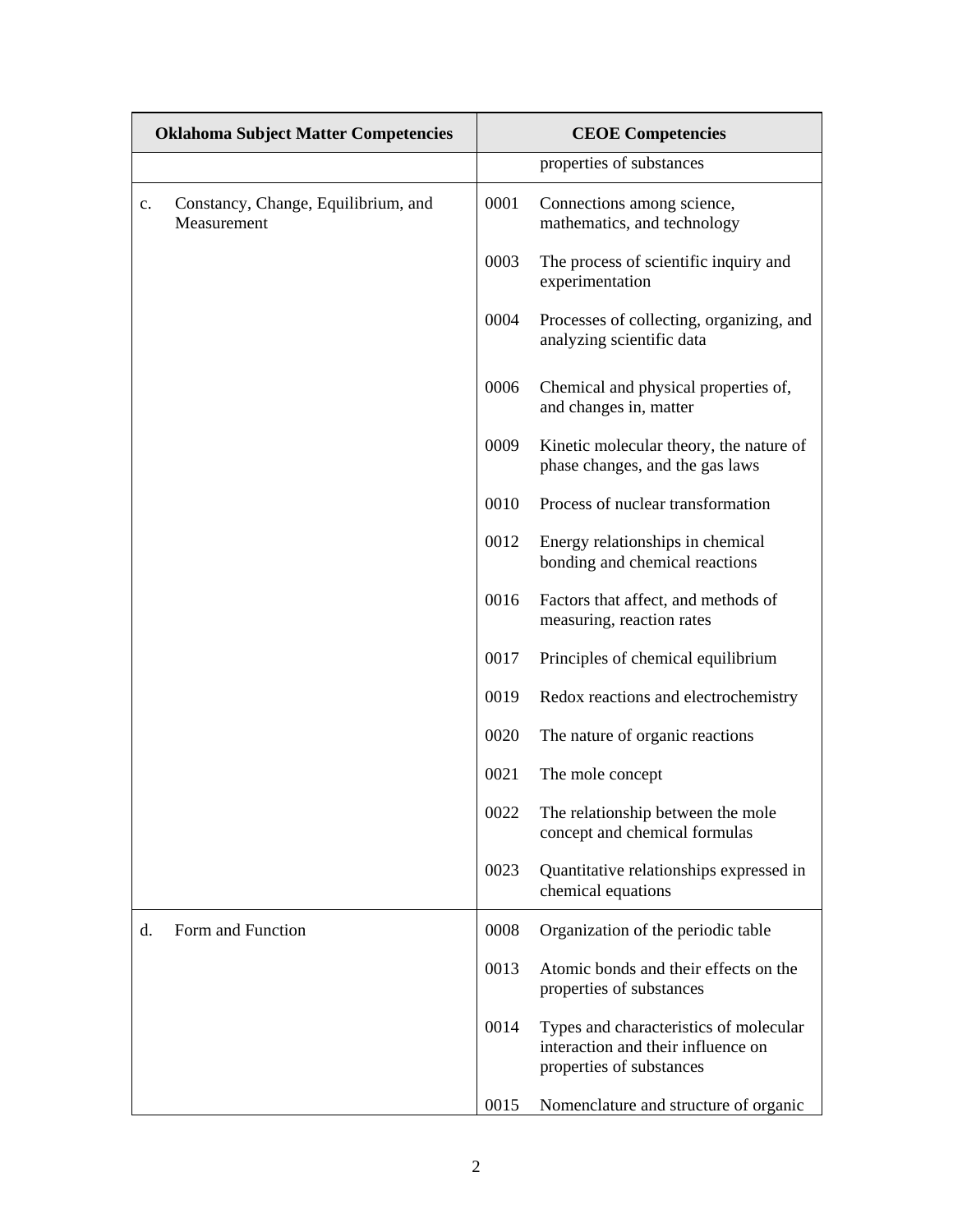| <b>Oklahoma Subject Matter Competencies</b> |                                               | <b>CEOE Competencies</b> |                                                                       |
|---------------------------------------------|-----------------------------------------------|--------------------------|-----------------------------------------------------------------------|
|                                             |                                               |                          | compounds                                                             |
| e.                                          | Abilities of Technological Design             | 0001                     | Connections among science,<br>mathematics, and technology             |
|                                             |                                               | 0005                     | Proper use of equipment, materials, and<br>chemicals in chemistry     |
|                                             |                                               | 0019                     | Redox reactions and electrochemistry                                  |
|                                             |                                               | 0026                     | The uses and hazards of nuclear<br>reactions                          |
| f.                                          | Understanding about Science and<br>Technology | 0001                     | Connections among science,<br>mathematics, and technology             |
|                                             |                                               | 0002                     | Historical and contemporary contexts<br>of the study of chemistry     |
|                                             |                                               | 0003                     | The process of scientific inquiry and<br>experimentation              |
|                                             |                                               | 0004                     | Processes of collecting, organizing, and<br>analyzing scientific data |
|                                             |                                               | 0005                     | Proper use of equipment, materials, and<br>chemicals in chemistry     |
|                                             |                                               | 0025                     | Industrial and household chemistry                                    |
|                                             |                                               | 0026                     | The uses and hazards of nuclear<br>reactions                          |
| g.                                          | Science as a Human Endeavor                   | 0002                     | Historical and contemporary contexts<br>of the study of chemistry     |
|                                             |                                               | 0003                     | The process of scientific inquiry and<br>experimentation              |
|                                             |                                               | 0026                     | The uses and hazards of nuclear<br>reactions                          |
| h.                                          | Nature of Science                             | 0001                     | Connections among science,<br>mathematics, and technology             |
|                                             |                                               | 0002                     | Historical and contemporary contexts<br>of the study of chemistry     |
|                                             |                                               | 0003                     | The process of scientific inquiry and                                 |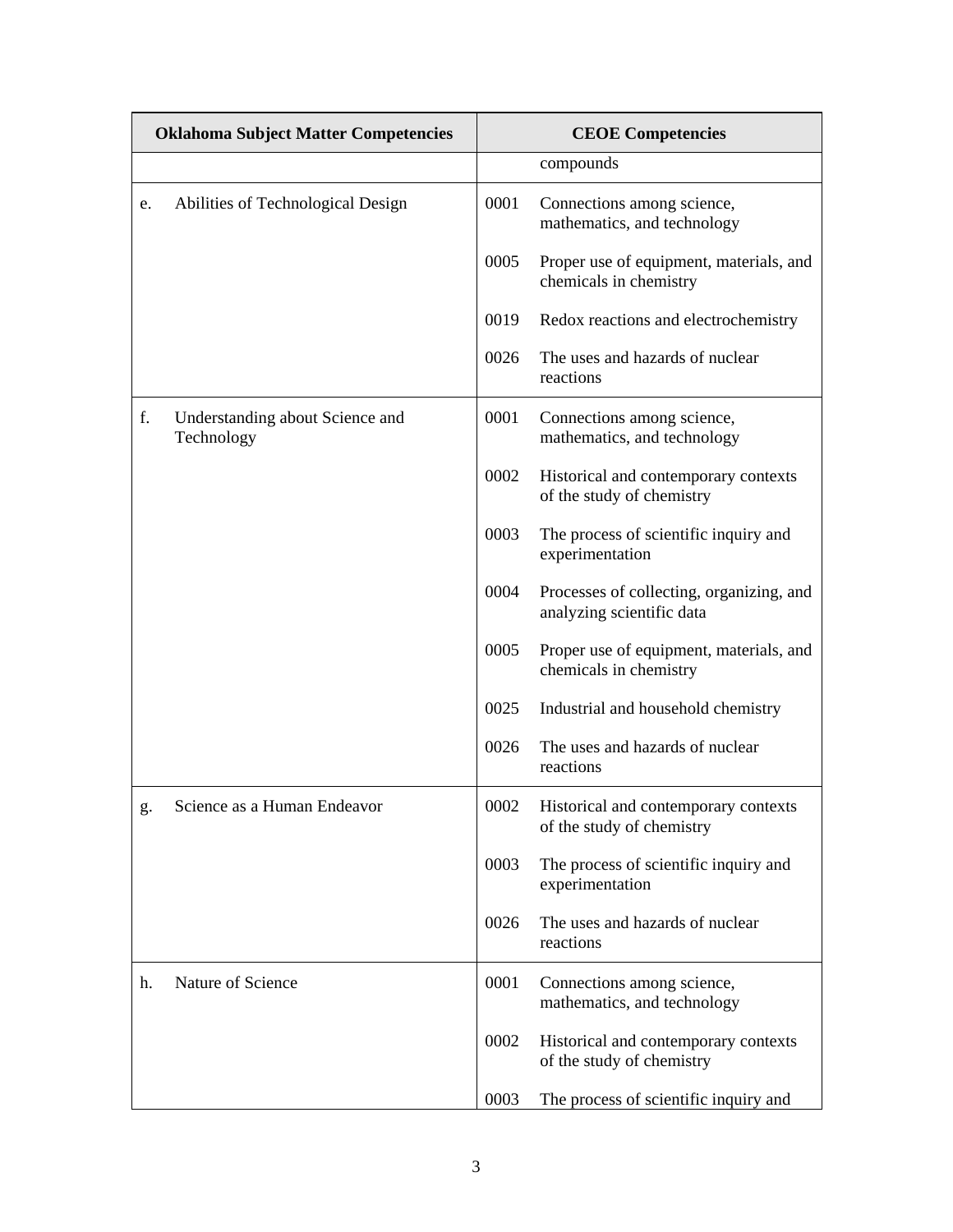| <b>Oklahoma Subject Matter Competencies</b> |                                | <b>CEOE Competencies</b> |                                                                                                       |
|---------------------------------------------|--------------------------------|--------------------------|-------------------------------------------------------------------------------------------------------|
|                                             |                                |                          | experimentation                                                                                       |
|                                             |                                | 0004                     | Processes of collecting, organizing, and<br>analyzing scientific data                                 |
|                                             |                                | 0005                     | Proper use of equipment, materials, and<br>chemicals in chemistry                                     |
| i.                                          | Nature of Scientific Knowledge | 0001                     | Connections among science,<br>mathematics, and technology                                             |
|                                             |                                | 0002                     | Historical and contemporary contexts<br>of the study of chemistry                                     |
|                                             |                                | 0003                     | The process of scientific inquiry and<br>experimentation                                              |
|                                             |                                | 0004                     | Processes of collecting, organizing, and<br>analyzing scientific data                                 |
| j.                                          | History of Science             | 0002                     | Historical and contemporary contexts<br>of the study of chemistry                                     |
|                                             |                                | 0003                     | The process of scientific inquiry and<br>experimentation                                              |
|                                             |                                | 0007                     | Models of atomic structure, principles<br>of quantum theory, and properties of<br>subatomic particles |
| k.                                          | <b>Historical Perspective</b>  | 0002                     | Historical and contemporary contexts<br>of the study of chemistry                                     |
|                                             |                                | 0007                     | Models of atomic structure, principles<br>of quantum theory, and properties of<br>subatomic particles |
| 1.                                          | Personal Health                | 0005                     | Proper use of equipment, materials, and<br>chemicals in chemistry                                     |
|                                             |                                | 0025                     | Industrial and household chemistry                                                                    |
|                                             |                                | 0026                     | The uses and hazards of nuclear<br>reactions                                                          |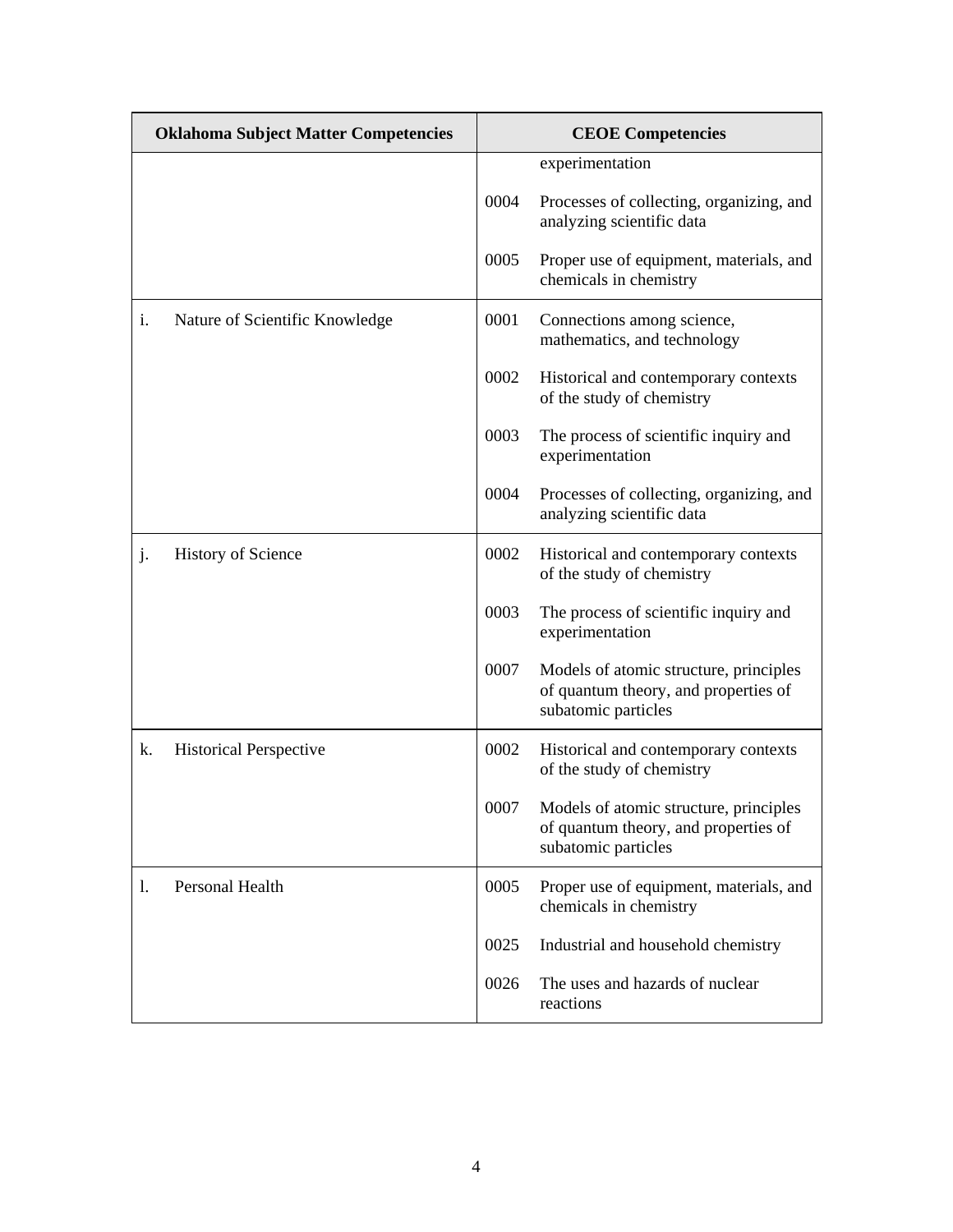| <b>Oklahoma Subject Matter Competencies</b> |                                         | <b>CEOE Competencies</b> |                                                                   |
|---------------------------------------------|-----------------------------------------|--------------------------|-------------------------------------------------------------------|
| m.                                          | Personal and Community Health           | 0002                     | Historical and contemporary contexts<br>of the study of chemistry |
|                                             |                                         | 0025                     | Industrial and household chemistry                                |
|                                             |                                         | 0026                     | The uses and hazards of nuclear<br>reactions                      |
| n.                                          | Population, Resources, and Environments | 0025                     | Industrial and household chemistry                                |
|                                             |                                         | 0026                     | The uses and hazards of nuclear<br>reactions                      |
| 0.                                          | <b>Population Growth</b>                | 0002                     | Historical and contemporary contexts<br>of the study of chemistry |
| p.                                          | <b>Natural Hazards</b>                  | 0010                     | Process of nuclear transformation                                 |
|                                             |                                         | 0025                     | Industrial and household chemistry                                |
|                                             |                                         | 0026                     | The uses and hazards of nuclear<br>reactions                      |
| q.                                          | <b>Natural Resources</b>                | 0010                     | Process of nuclear transformation                                 |
|                                             |                                         | 0025                     | Industrial and household chemistry                                |
|                                             |                                         | 0026                     | The uses and hazards of nuclear<br>reactions                      |
| r.                                          | <b>Risk and Benefits</b>                | 0002                     | Connections among science,<br>mathematics, and technology         |
|                                             |                                         | 0003                     | The process of scientific inquiry and<br>experimentation          |
|                                             |                                         | 0005                     | Proper use of equipment, materials, and<br>chemicals in chemistry |
|                                             |                                         | 0026                     | The uses and hazards of nuclear<br>reactions                      |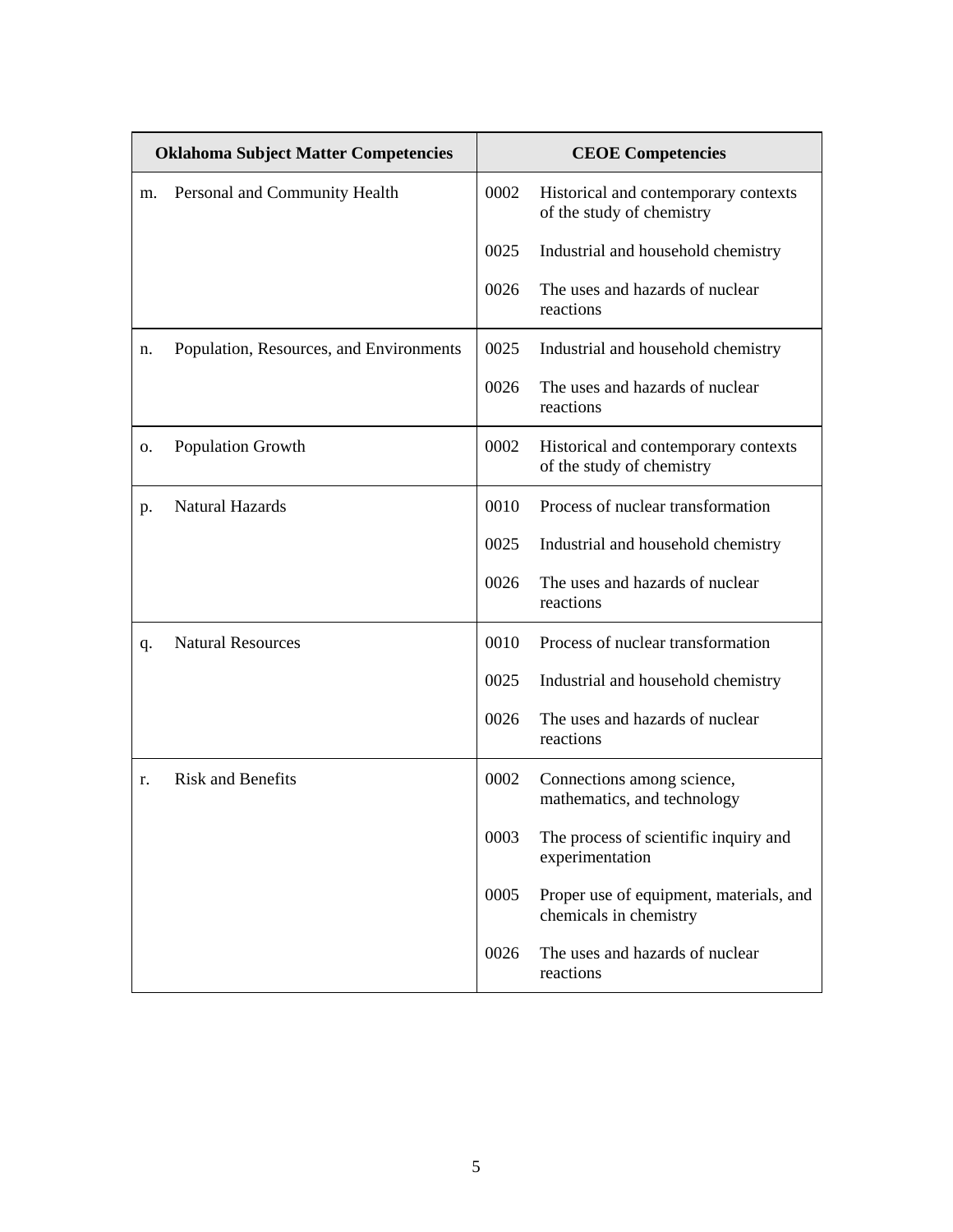| <b>Oklahoma Subject Matter Competencies</b> |                                                                     | <b>CEOE Competencies</b> |                                                                   |
|---------------------------------------------|---------------------------------------------------------------------|--------------------------|-------------------------------------------------------------------|
| S.                                          | <b>Environmental Quality</b>                                        | 0002                     | Historical and contemporary contexts<br>of the study of chemistry |
|                                             |                                                                     | 0025                     | Industrial and household chemistry                                |
|                                             |                                                                     | 0026                     | The uses and hazards of nuclear<br>reactions                      |
| t.                                          | Natural and Human Induced Hazards                                   | 0002                     | Historical and contemporary contexts<br>of the study of chemistry |
|                                             |                                                                     | 0003                     | The process of scientific inquiry and<br>experimentation          |
|                                             |                                                                     | 0010                     | Process of nuclear transformation                                 |
|                                             |                                                                     | 0025                     | Industrial and household chemistry                                |
|                                             |                                                                     | 0026                     | The uses and hazards of nuclear<br>reactions                      |
| u.                                          | Science and Technology in Society                                   | 0002                     | Historical and contemporary contexts<br>of the study of chemistry |
|                                             |                                                                     | 0003                     | The process of scientific inquiry and<br>experimentation          |
|                                             |                                                                     | 0025                     | Industrial and household chemistry                                |
|                                             |                                                                     | 0026                     | The uses and hazards of nuclear<br>reactions                      |
| v.                                          | Science and Technology in Local,<br>National, and Global Challenges | 0002                     | Historical and contemporary contexts<br>of the study of chemistry |
|                                             |                                                                     | 0003                     | The process of scientific inquiry and<br>experimentation          |
|                                             |                                                                     | 0025                     | Industrial and household chemistry                                |
|                                             |                                                                     | 0026                     | The uses and hazards of nuclear<br>reactions                      |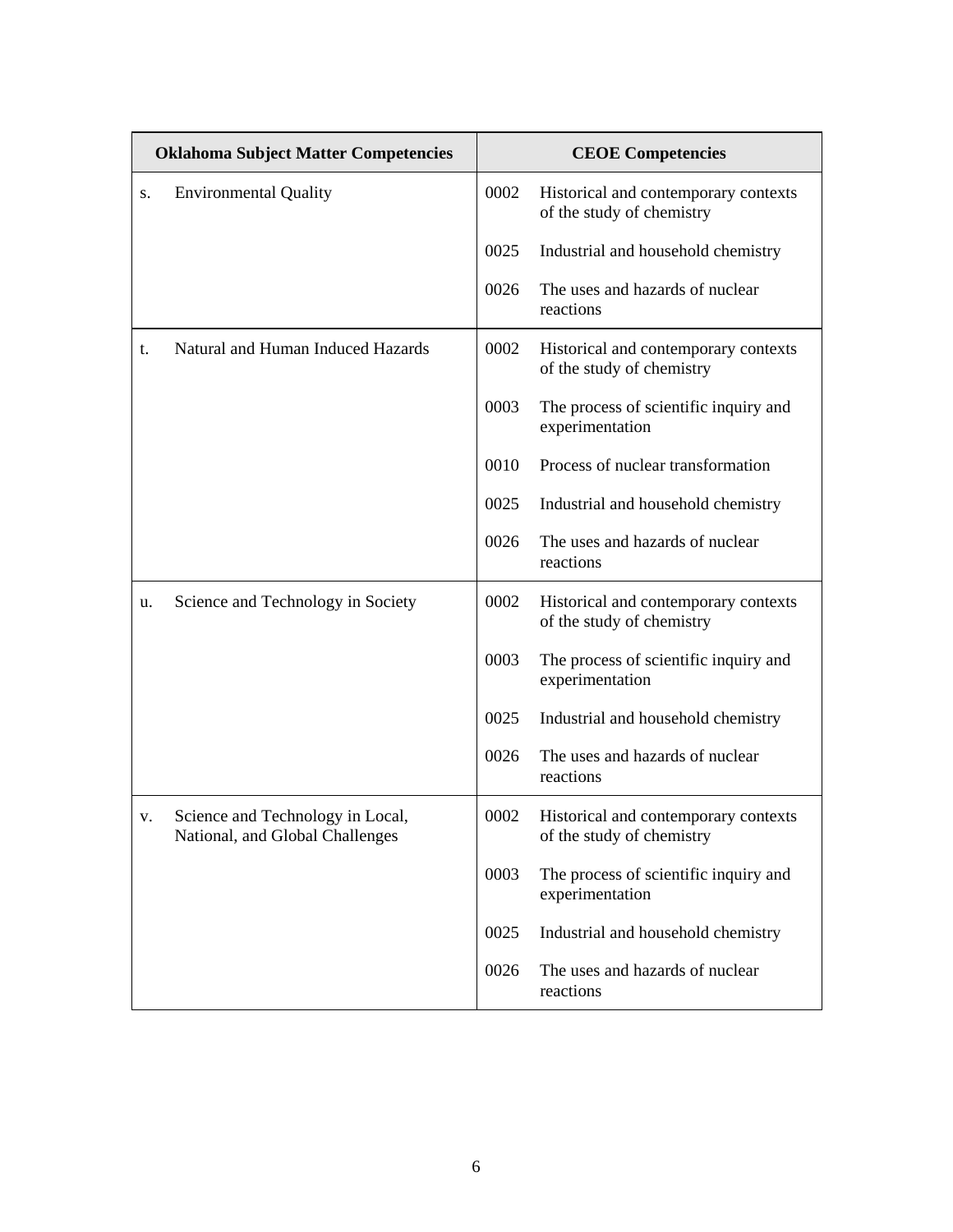| <b>Oklahoma Subject Matter Competencies</b> |                                                   | <b>CEOE Competencies</b> |                                                                                                       |
|---------------------------------------------|---------------------------------------------------|--------------------------|-------------------------------------------------------------------------------------------------------|
| <b>Chemistry</b>                            |                                                   |                          |                                                                                                       |
| a.                                          | Properties and Changes of Properties in<br>Matter | 0006                     | Chemical and physical properties of,<br>and changes in, matter                                        |
|                                             |                                                   | 0009                     | Kinetic molecular theory, the nature of<br>phase changes, and the gas laws                            |
|                                             |                                                   | 0010                     | Process of nuclear transformation                                                                     |
|                                             |                                                   | 0016                     | Factors that affect, and methods of<br>measuring, reaction rates                                      |
|                                             |                                                   | 0017                     | Principles of chemical equilibrium                                                                    |
|                                             |                                                   | 0018                     | Theories, principles, and applications<br>of acid-base chemistry                                      |
|                                             |                                                   | 0019                     | Redox reactions and electrochemistry                                                                  |
|                                             |                                                   | 0020                     | The nature of organic reactions                                                                       |
|                                             |                                                   | 0024                     | Properties of solutions and colloidal<br>suspensions, and factors that affect<br>solubility           |
| $\mathbf{b}$ .                              | Motion and Force                                  | 0007                     | Models of atomic structure, principles<br>of quantum theory, and properties of<br>subatomic particles |
|                                             |                                                   | 0009                     | Kinetic molecular theory, the nature of<br>phase changes, and the gas laws                            |
|                                             |                                                   | 0013                     | Atomic bonds and their effects on the<br>properties of substances                                     |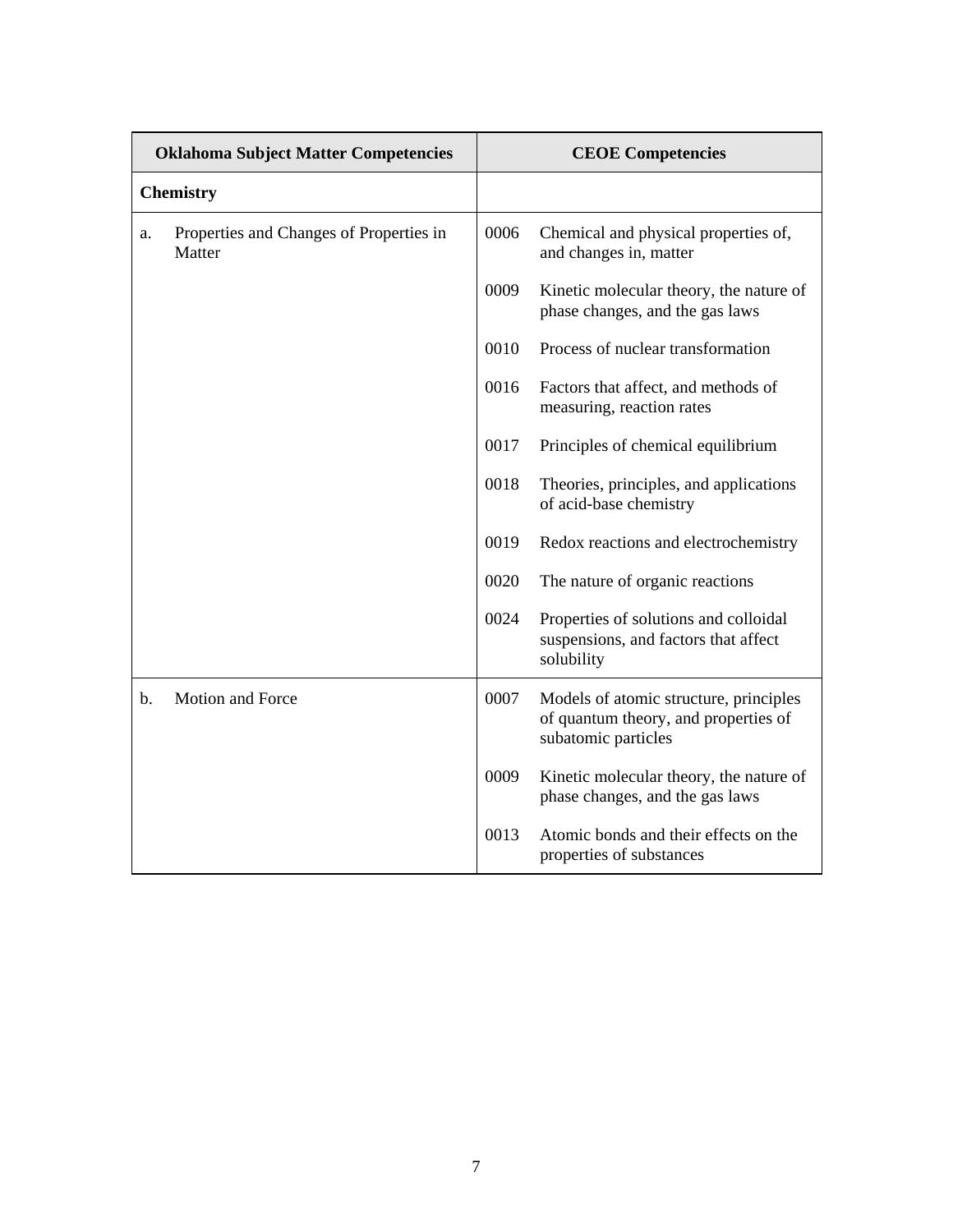| <b>Oklahoma Subject Matter Competencies</b> |                                           | <b>CEOE Competencies</b> |                                                                                                          |
|---------------------------------------------|-------------------------------------------|--------------------------|----------------------------------------------------------------------------------------------------------|
| $\mathbf{c}$ .                              | <b>Transfer of Energy</b>                 | 0007                     | Models of atomic structure, principles<br>of quantum theory, and properties of<br>subatomic particles    |
|                                             |                                           | 0009                     | Kinetic molecular theory, the nature of<br>phase changes, and the gas laws                               |
|                                             |                                           | 0010                     | Process of nuclear transformation                                                                        |
|                                             |                                           | 0011                     | Principles of thermodynamics and<br>calorimetry                                                          |
|                                             |                                           | 0012                     | Energy relationships in chemical<br>bonding and chemical reactions                                       |
| d.                                          | The Structure of Atoms                    | 0007                     | Models of atomic structure, principles<br>of quantum theory, and properties of<br>subatomic particles    |
|                                             |                                           | 0008                     | Organization of the periodic table                                                                       |
|                                             |                                           | 0010                     | Process of nuclear transformation                                                                        |
|                                             |                                           | 0013                     | Atomic bonds and their effects on the<br>properties of substances                                        |
| e.                                          | <b>Structure and Properties of Matter</b> | 0006                     | Chemical and physical properties of,<br>and changes in, matter                                           |
|                                             |                                           | 0007                     | Models of atomic structure, principles<br>of quantum theory, and properties of<br>subatomic particles    |
|                                             |                                           | 0008                     | Organization of the periodic table                                                                       |
|                                             |                                           | 0010                     | Process of nuclear transformation                                                                        |
|                                             |                                           | 0013                     | Atomic bonds and their effects on the<br>properties of substances                                        |
|                                             |                                           | 0014                     | Types and characteristics of molecular<br>interaction and their influence on<br>properties of substances |
|                                             |                                           | 0015                     | Nomenclature and structure of organic<br>compounds                                                       |